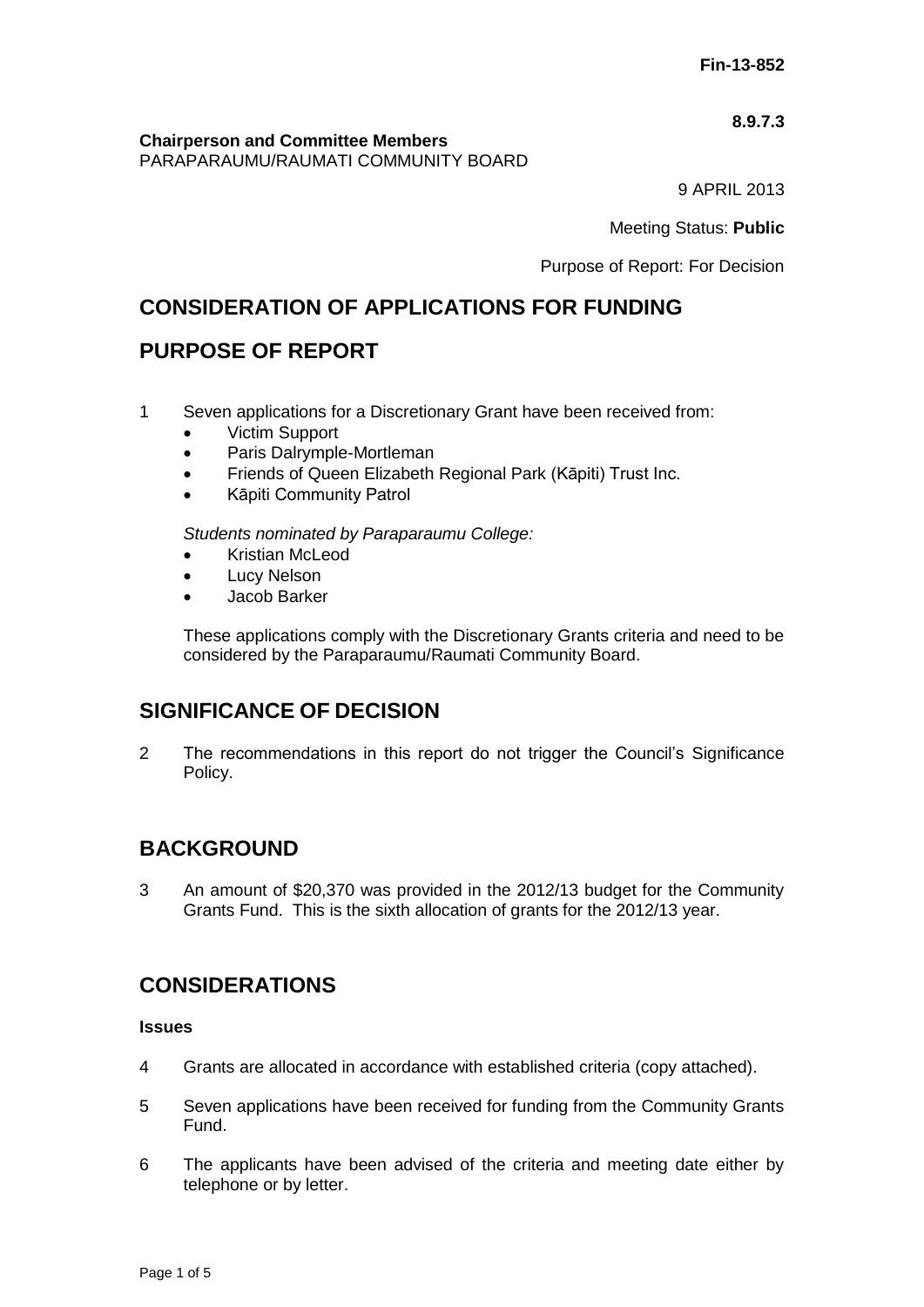#### Applications from the Community Grant Fund

# Victim Support<br>7 Denise G

7 Denise Graham, on behalf of the NZ Council of Victim Support Groups has applied for a grant of \$500 to assist with costs of delivering services to victims of crime and trauma, including training costs for their volunteers and staff.

This application can be considered under Eligible Purposes 2 - *Special project or activity.*

# **Paris Dalrymple-Mortleman**<br>8 Paris Dalrymple-Mortle

Paris Dalrymple-Mortleman has applied for a grant of \$500 to assist with costs to play with the Junior World Team in July in Poland as part of the New Zealand World Squash Squad.

This application can be considered under Eligible Purposes 2 - *Special project or activity.*

Queen Elizabeth Park – Jubilee 2013

9 John Lancashire on behalf of the Queen Elizabeth Regional Park Kāpiti Trust Inc. has applied for a grant of \$500 to assist with costs for their project to build a 'hide' in the wetlands.

This application can be considered under Eligible Purposes 2 - *Special project or activity.*

### Kāpiti Community Patrol

10 Richard Corbett on behalf of the Kāpiti Community Patrol has applied for a grant of \$500 to assist with costs for two members to attend the Community Patrols National Training Seminar in Tauranga in June 2013.

This application can be considered under Eligible Purposes 2 - *Special project or activity.*

Kristian McLeod

11 Kristian McLeod has applied for a grant of \$500 to assist with costs to travel to Las Vegas in July 2013 and attend the New Zealand Basketball Academy.

This application can be considered under Eligible Purposes 2 - *Special project or activity.*

Lucy Nelson

12 Lucy Nelson has applied for a grant of \$500 to assist with costs to travel to California in July 2013 and play inline hockey for New Zealand's 18 & under Junior Women's Team.

This application can be considered under Eligible Purposes 2 - *Special project or activity.*

Jacob Barker

13 Jacob Barker has applied for a grant of \$500 to assist with costs to attend the Youth Declaration 2013 in Auckland (24-28 April 2013)

This application can be considered under Eligible Purposes 2 - *Special project or activity.*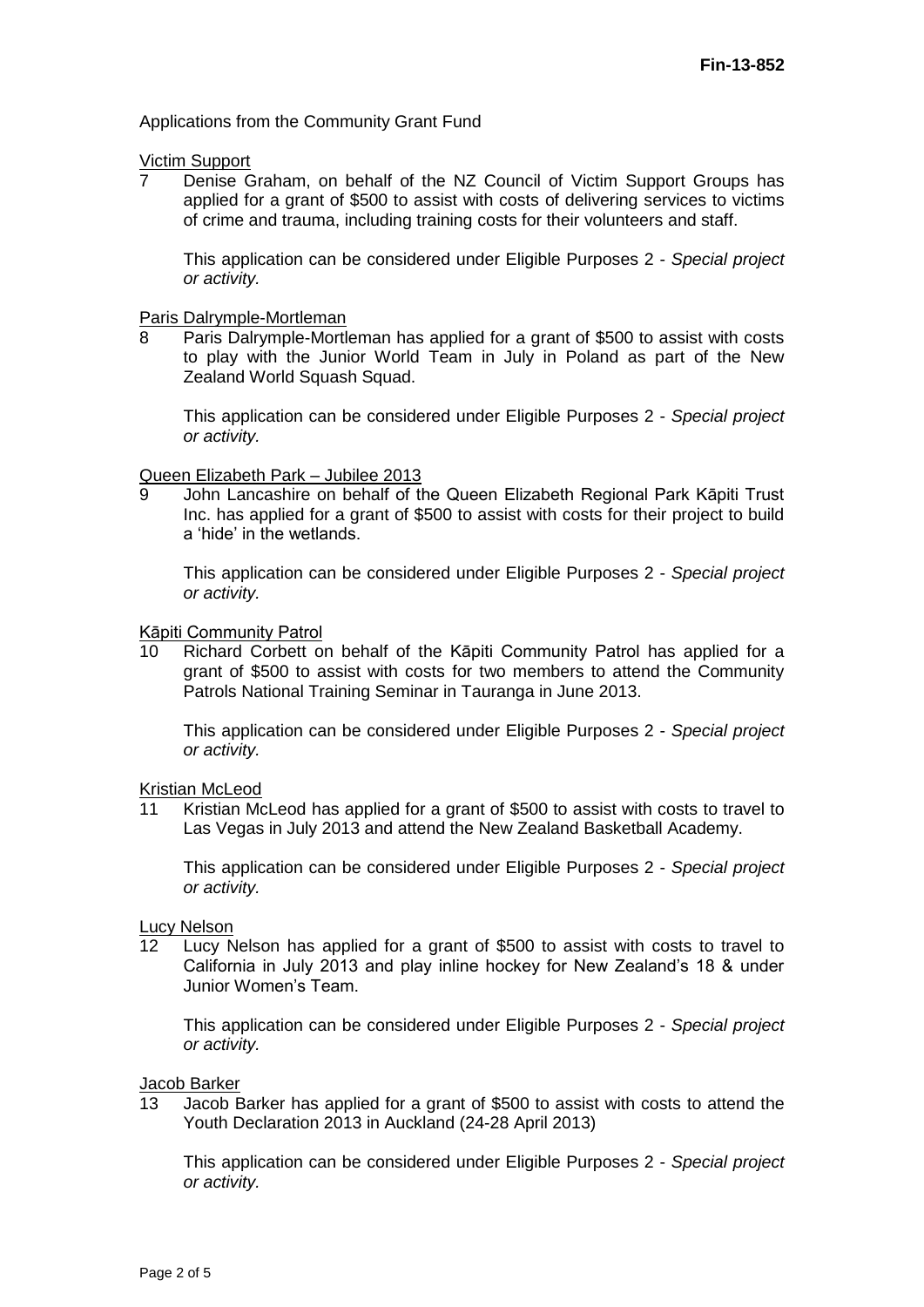Financial Considerations

14 Budget allocation for the 2012/13 year.

| 2012/13<br><b>Budget</b><br><b>Allocation</b> | Date of meeting  | <b>Grants total</b><br>per meeting | <b>Total</b> | <b>Balance</b><br><b>Available for</b><br><b>Distribution</b> |
|-----------------------------------------------|------------------|------------------------------------|--------------|---------------------------------------------------------------|
| \$20,370                                      | 17 July 2012     | \$2,400.00                         | \$2,400.00   | \$17,970.00                                                   |
|                                               | 28 August 2012   | \$2,130.25                         | \$4,530.25   | \$15,839.75                                                   |
|                                               | 9 October 2012   | \$1,847.00                         | \$6,377.25   | \$13,992.75                                                   |
|                                               | 20 November 2012 | \$4,600.00                         | \$10,977.25  | \$9,392.75                                                    |
|                                               | 19 February 2013 | \$1.760.00                         | \$12,737.25  | \$7,632.75                                                    |
| Refund                                        | Soroptimist      | $+$ \$50.00                        |              | \$7,682.75                                                    |

15 The following list shows all the grants made to date from the Paraparaumu/ Raumati Community Board Grants Fund in the 2012/2013 financial year, for the Board's information.

| <b>Date</b> | <b>Recipient</b>                          | <b>Amount</b> | <b>Purpose of Grant</b>                                                                                                     | Report<br><b>Back</b> |
|-------------|-------------------------------------------|---------------|-----------------------------------------------------------------------------------------------------------------------------|-----------------------|
| 17/7/12     | Eve Mulder                                | \$500         | Travel to the US to be a<br>Special Needs Instructor at<br>Camp America.                                                    | Received              |
| 17/7/12     | Te Ra Companion<br><b>Gardening Group</b> | \$500         | To purchase 15-20 fruit and<br>nut trees to plant in<br>Matthews Par, Menin Road.                                           | Received              |
| 17/7/12     | Kāpiti Horticulture<br>Society            | \$500         | <b>Advertising and Hall Rental</b><br>for their Annual Flower<br>Show.                                                      | Received              |
| 17/7/12     | <b>Callum Brazier</b>                     | \$400         | Representing NZ to attend<br>the International Space<br>Camp in the US.                                                     | Received              |
| 17/7/12     | Mary Gow                                  | \$500         | Setting up a website for the<br><b>Mulled Wine Concerts.</b>                                                                | Received              |
| 28/8/12     | Paraparaumu<br>Playcentre                 | \$199         | <b>Amended Building Consent</b><br>Fee                                                                                      | Received              |
| 28/8/12     | Kāpiti Kids<br><b>Motivation Trust</b>    | \$500         | Bringing sporting and<br>cultural identities into Kāpiti<br>Coast schools to inspire,<br>encourage and motivate<br>children | Received              |
| 28/8/12     | <b>Lighthouse Family</b><br>Trust         | \$431.25      | Hiring of an 'Aircastle' for<br>their Annual Community<br>Event                                                             | Received              |
| 28/8/12     | <b>Raumati South</b><br>School            | \$500         | Trees and safe access<br>steps around their bushwalk                                                                        | Received              |
| 28/8/12     | Kāpiti Timebank                           | \$500         | Cost of producing a short<br>film for social media<br>networking                                                            |                       |
| 9/10/12     | Soroptimists<br>International Kāpiti      | \$300         | Support a Service Project<br>(\$50 returned surplus funds)                                                                  |                       |
| 9/10/12     | Kāpiti ADHD/HDD<br><b>Support Group</b>   | \$253         | Book and set of DVDs<br>entitled "Challenging<br><b>Behaviours Resource Kit"</b>                                            |                       |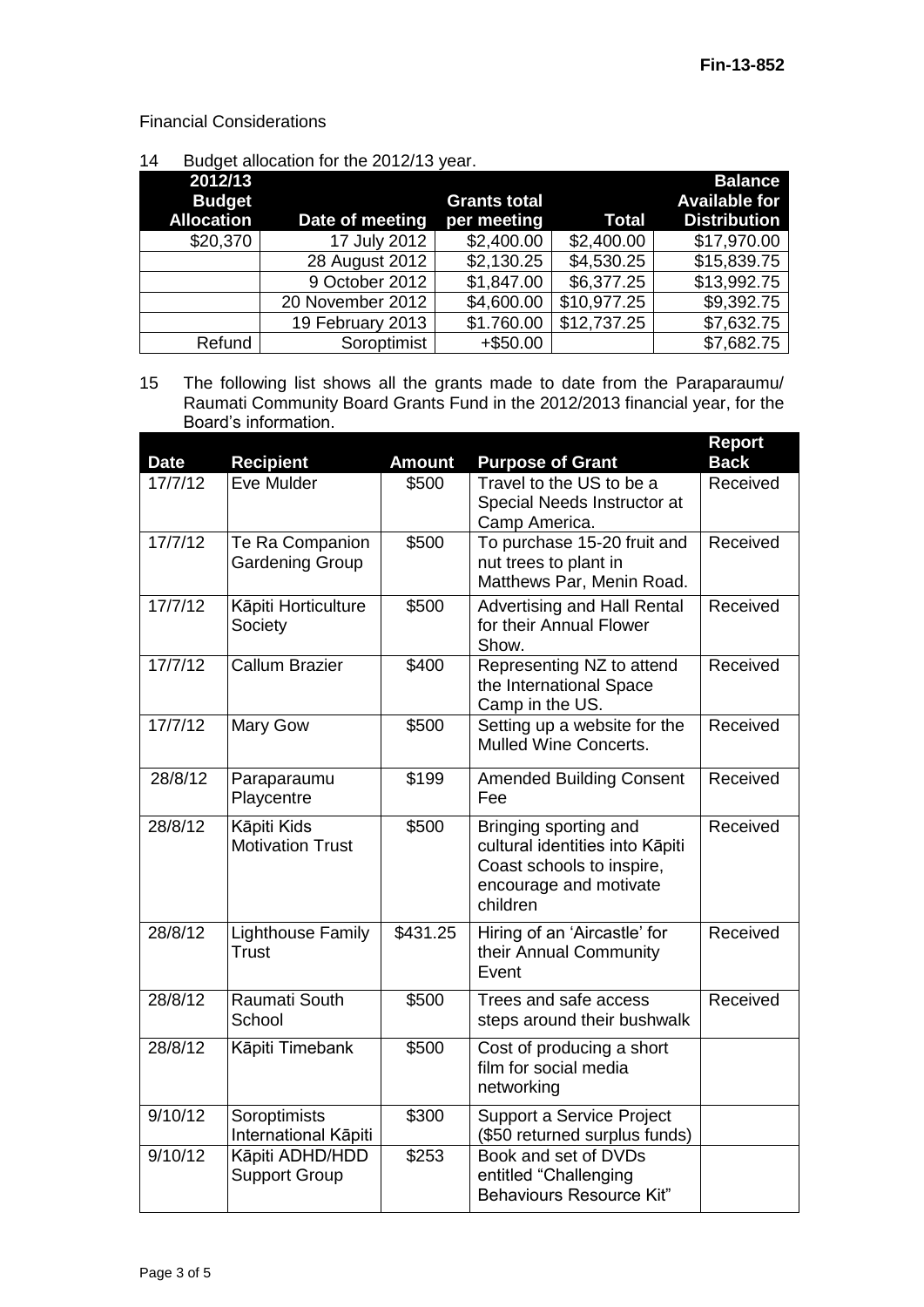| <b>Date</b> | <b>Recipient</b>                         | <b>Amount</b> | <b>Purpose of Grant</b>                                                                                                   | <b>Report</b><br><b>Back</b> |
|-------------|------------------------------------------|---------------|---------------------------------------------------------------------------------------------------------------------------|------------------------------|
| 9/10/12     | <b>MOA Community</b><br>Orchard          | \$294         | Signage to welcome visitors                                                                                               |                              |
| 9/10/12     | <b>Proactive Arts</b><br>Collective      | \$500         | Tutoring costs and paints<br>with painting a mural for<br><b>Crossroads Community</b><br>Drop-in Centre, Raumati<br>South |                              |
| 9/10/12     | Siggy Woolloff                           | \$500         | Organising a concert called<br>'The Big Love"                                                                             |                              |
| 20/11/12    | Paraparaumu<br><b>Beach Businesses</b>   | \$500         | To purchase coloured<br>Lights to illuminate the<br>Norfolk Pine at MacLean<br>Park                                       |                              |
| 20/11/12    | Kāpiti Concert<br>Orchestra Inc.         | \$500         | <b>Hall Rental</b>                                                                                                        | Received                     |
| 20/11/12    | Kāpiti Women's<br><b>Community Choir</b> | \$500         | <b>Hall Rental</b>                                                                                                        | Received                     |
| 20/11/12    | Raumati South<br>School                  | \$500         | Entry to the Ellerslie Garden<br><b>Show 2013</b>                                                                         | Received                     |
| 20/11/12    | <b>Mary Potter</b><br>Hospice            | \$500         | <b>Strawberry Festival</b>                                                                                                | Received                     |
| 20/11/12    | Henry Culkin                             | \$500         | World Challenge Dec 12                                                                                                    |                              |
| 20/11/12    | Eleni Timoteo                            | \$500         | World Challenge Dec 12                                                                                                    |                              |
| 20/11/12    | <b>Alice Forster</b>                     | \$500         | Spirit of Adventure Voyage                                                                                                |                              |
| 20/11/12    | Jasper Mattila                           | \$300         | Spirit of Adventure Voyage                                                                                                |                              |
| 20/11/12    | <b>Sam Norris</b>                        | \$300         | Spirit of Adventure Voyage                                                                                                |                              |
| 19/2/13     | WSD Kāpiti Inc                           | \$260         | <b>Hall Rental</b>                                                                                                        |                              |
| 19/2/13     | Debbie Beazley                           | \$500         | <b>Hall Rental</b>                                                                                                        |                              |
| 19/2/13     | <b>Beach FM</b>                          | \$500         | <b>Emergency Generator</b>                                                                                                |                              |
| 19/2/13     | Kāpiti Chorale                           | \$500         | <b>Hall Rental</b>                                                                                                        |                              |

### **Delegations**

16 The Paraparaumu/Raumati Community Board has delegated authority to:

Reference Part D.10 of the Governance Structure which reads: *Community Grants*

*10.13 Authority to consider and approve the allocation of community-based grant funds as deemed appropriate under agreed criteria of both existing schemes and any granting schemes that may be approved through the Annual Plan process or the Long Term Plan (LTP) process.*